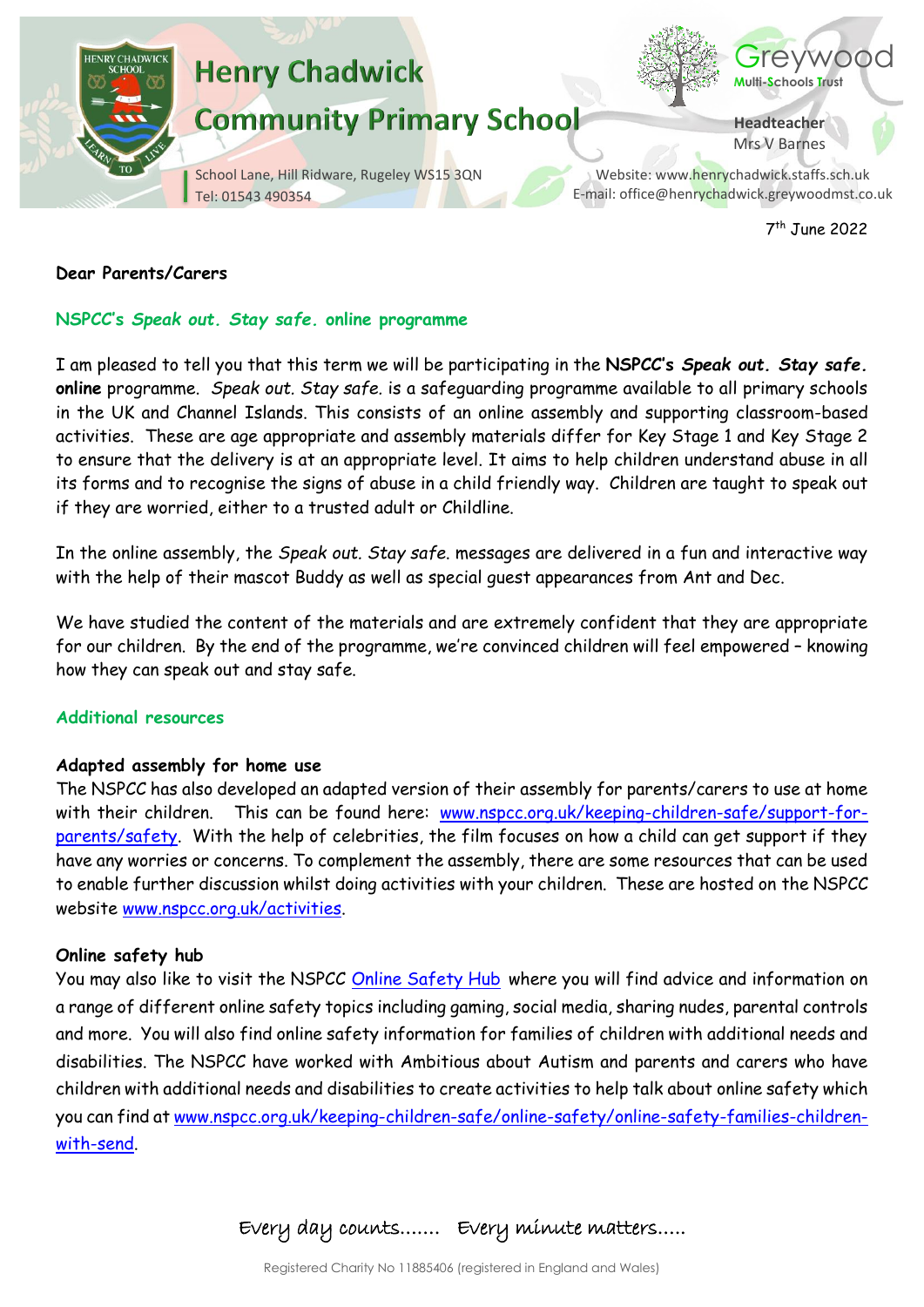

#### **Childline Under 12's Website**

Childline also have a website with age appropriate advice for primary school children on topics such as bullying. It also has games and other interactive tools. Your child can visit it at [www.childline.org.uk/kids](http://www.childline.org.uk/kids) If you'd like to know more about the NSPCC's work, or take a look at the wide range of information and advice which is available for parents and carers, please visit their website [www.nspcc.org.uk/parents.](http://www.nspcc.org.uk/parents)

#### **Talking PANTS with your children**

Talk PANTS is a simple conversation to help keep your child safe from sexual abuse. From P through to S, each letter of PANTS provides a simple but valuable rule that can help keep your child safe. You can find out more and download the free resources at [www.nspcc.org.uk/pants.](http://www.nspcc.org.uk/pants) The PANTS lesson will be delivered in EYFS.

Penguin and Ladybird have partnered with the NSPCC to create a brand new Pantosaurus book aimed at children ages 4 - 8. **You can find copies of the new book on sale, either in Matalan's selected stores and online, selected SPAR stores or at** [https://shop.nspcc.org.uk/.](https://shop.nspcc.org.uk/) All profits from the sale of this book will support the NSPCC.

If you would like to know more about the *Speak out. Stay safe.* programme you can find information on the NSPCC website [www.nspcc.org.uk/speakout](http://www.nspcc.org.uk/speakout) or I would be happy to discuss any questions that you may have. We believe that these are important messages to share with children of all ages in order to empower them and have a good understanding of acceptable and unacceptable behaviour between them and their peers as well as other adults.

Yours sincerely

Vicki Barnes

Every day counts……. Every minute matters…..